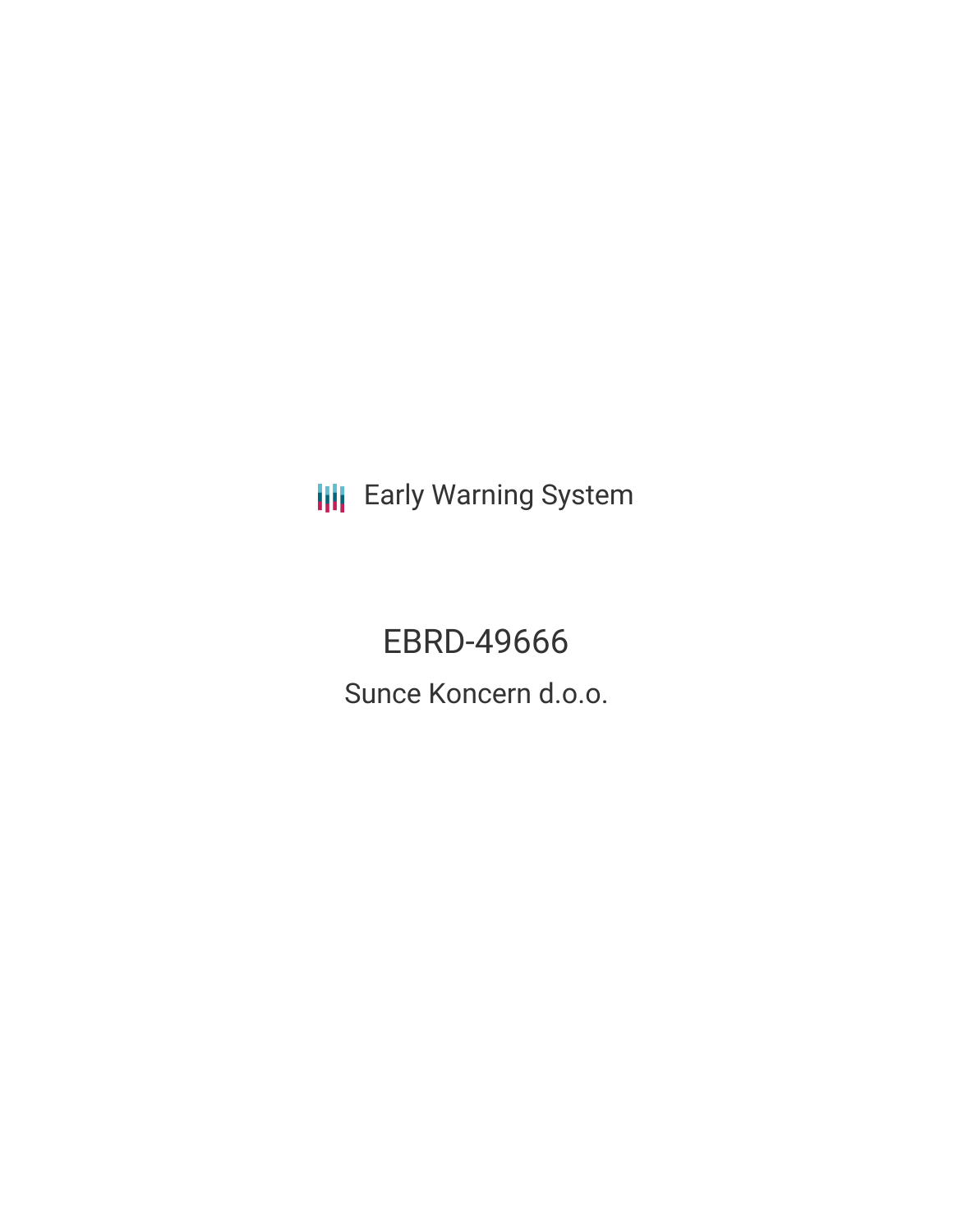

## **Quick Facts**

| <b>Countries</b>               | Croatia                                                 |  |  |  |  |
|--------------------------------|---------------------------------------------------------|--|--|--|--|
| <b>Financial Institutions</b>  | European Bank for Reconstruction and Development (EBRD) |  |  |  |  |
| <b>Status</b>                  | Active                                                  |  |  |  |  |
| <b>Bank Risk Rating</b>        | B                                                       |  |  |  |  |
| <b>Voting Date</b>             | 2018-03-28                                              |  |  |  |  |
| <b>Borrower</b>                | Sunce Koncern d.o.o.                                    |  |  |  |  |
| <b>Sectors</b>                 | Construction, Industry and Trade                        |  |  |  |  |
| <b>Investment Amount (USD)</b> | $$48.38$ million                                        |  |  |  |  |
| <b>Project Cost (USD)</b>      | \$114.35 million                                        |  |  |  |  |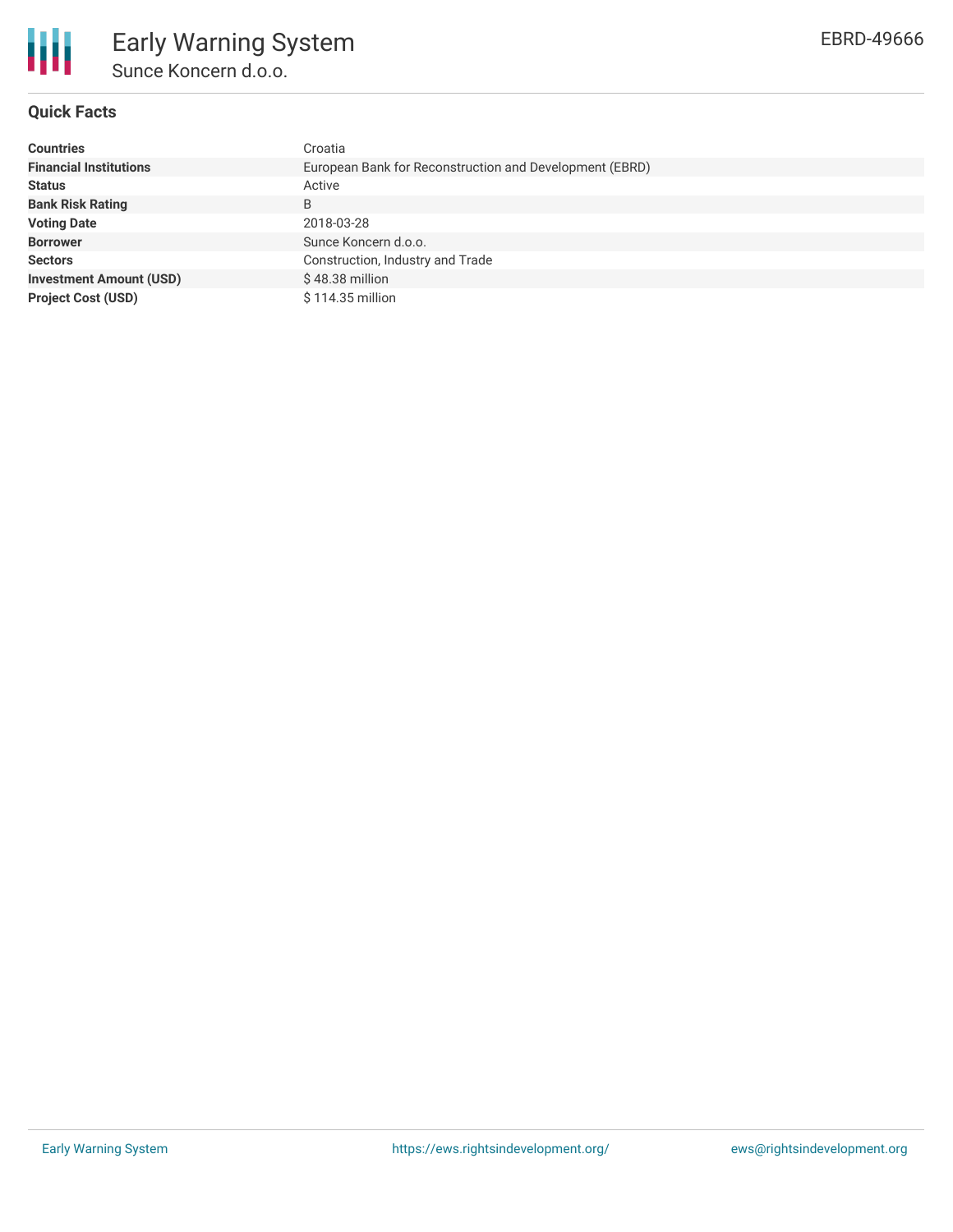

## **Project Description**

This project provides financing to Sunce Koncern d.o.o. and its key subsidairies, Hoteli Zlatni Rat d.d., Hoteli Brela d.d., Hoteli Tucepi d.d. and Hotel Alan d.d., for their refinancing and selected expenditures in the hotels. This is a sub-project under the EBRD's "Inclusive Tourism Framework for the Eastern Mediterranean".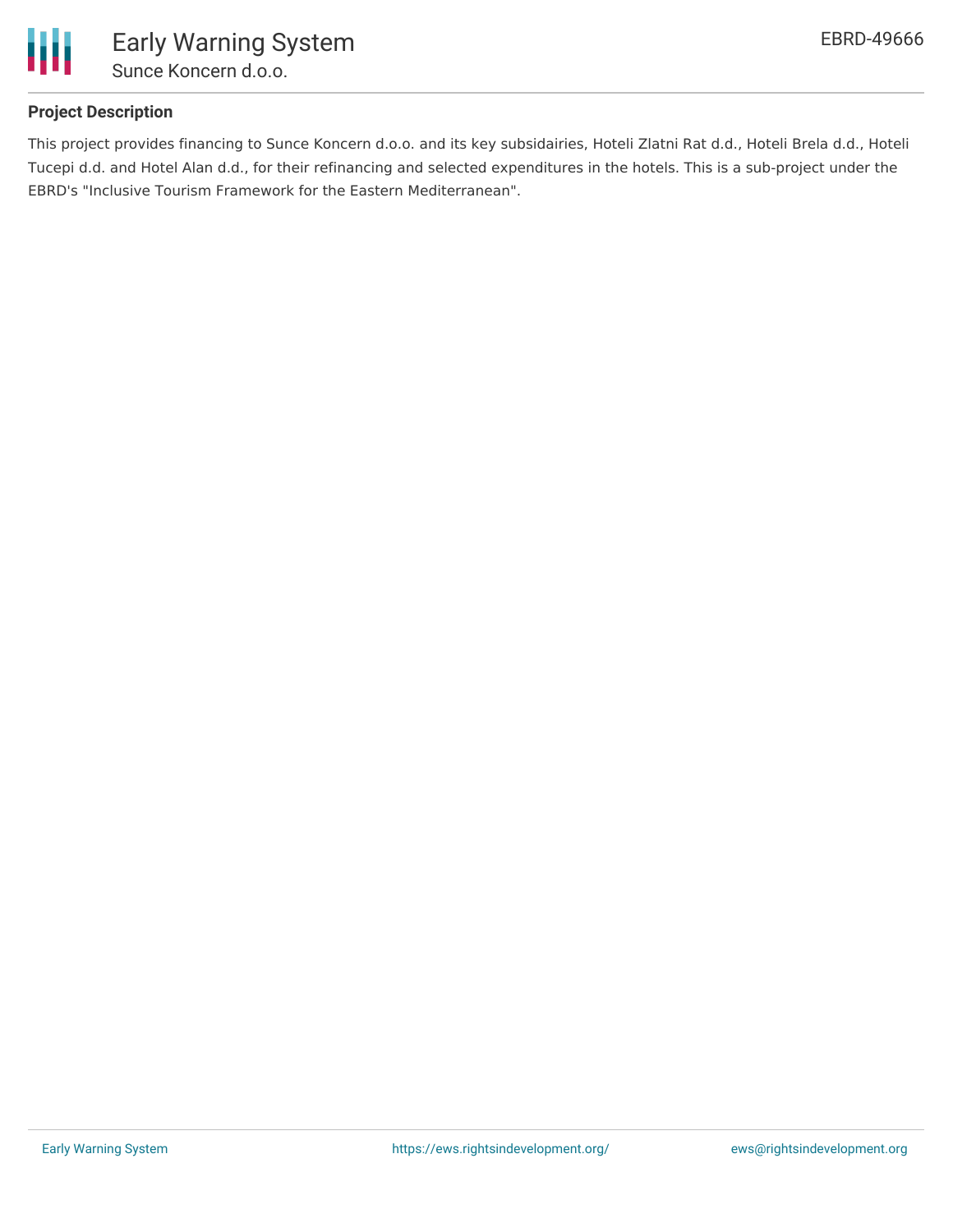

## **Investment Description**

European Bank for Reconstruction and Development (EBRD)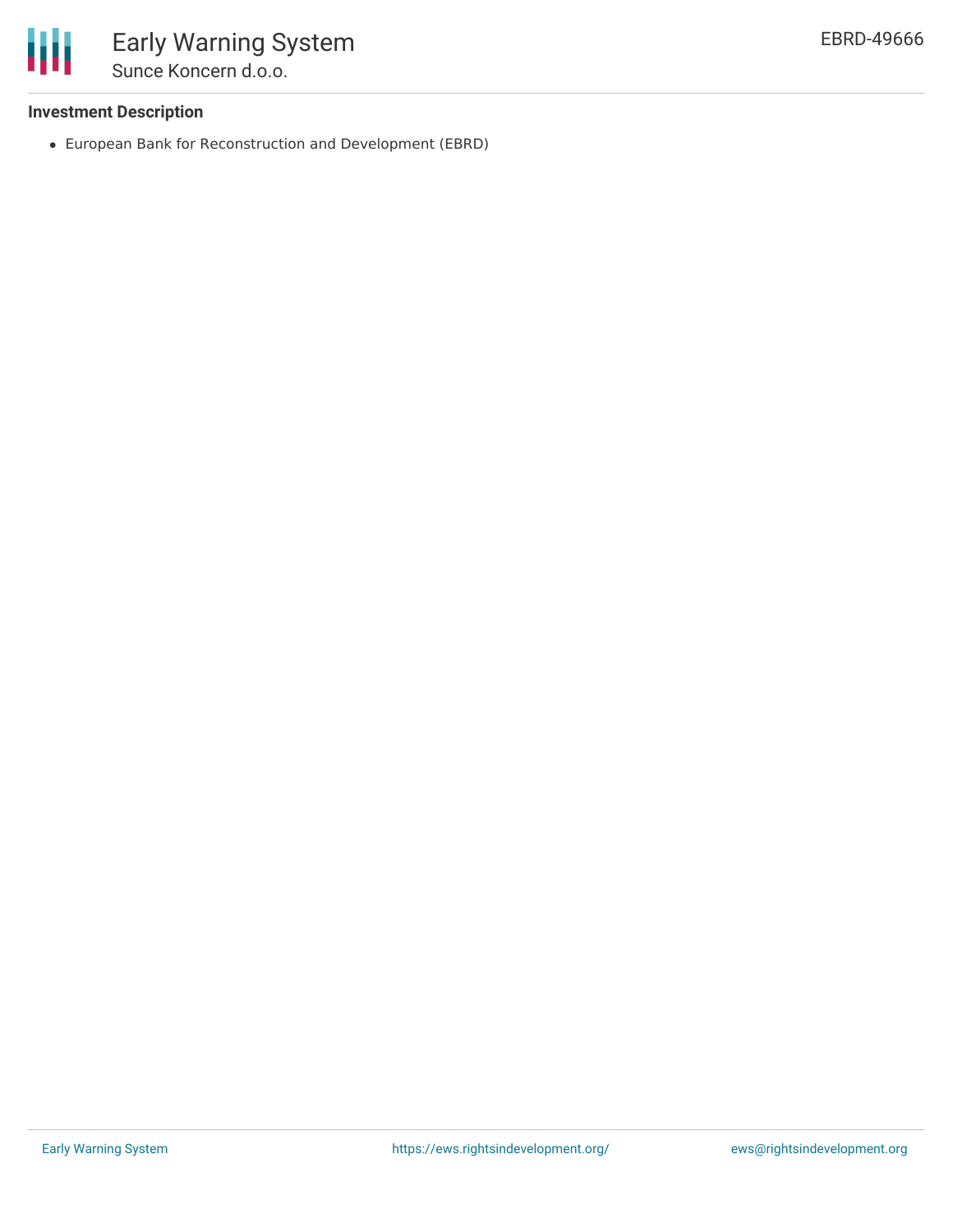

## **Private Actors Description**

Sunce Koncern d.o.o. is a public limited company incorporated in Croatia and listed on the Zagreb Stock Exchange. Sunce Koncern owns and operates 11 beachfront hotels on the Croatian Adriatic coast with more than 2,450 rooms, one camping ground and other tourism related properties located in 4 popular touristic locations in Croatia. It has been operating in its current form since 2005 and all properties are mostly managed and operated in-house, under the brand "BlueSun Hotels and Resorts."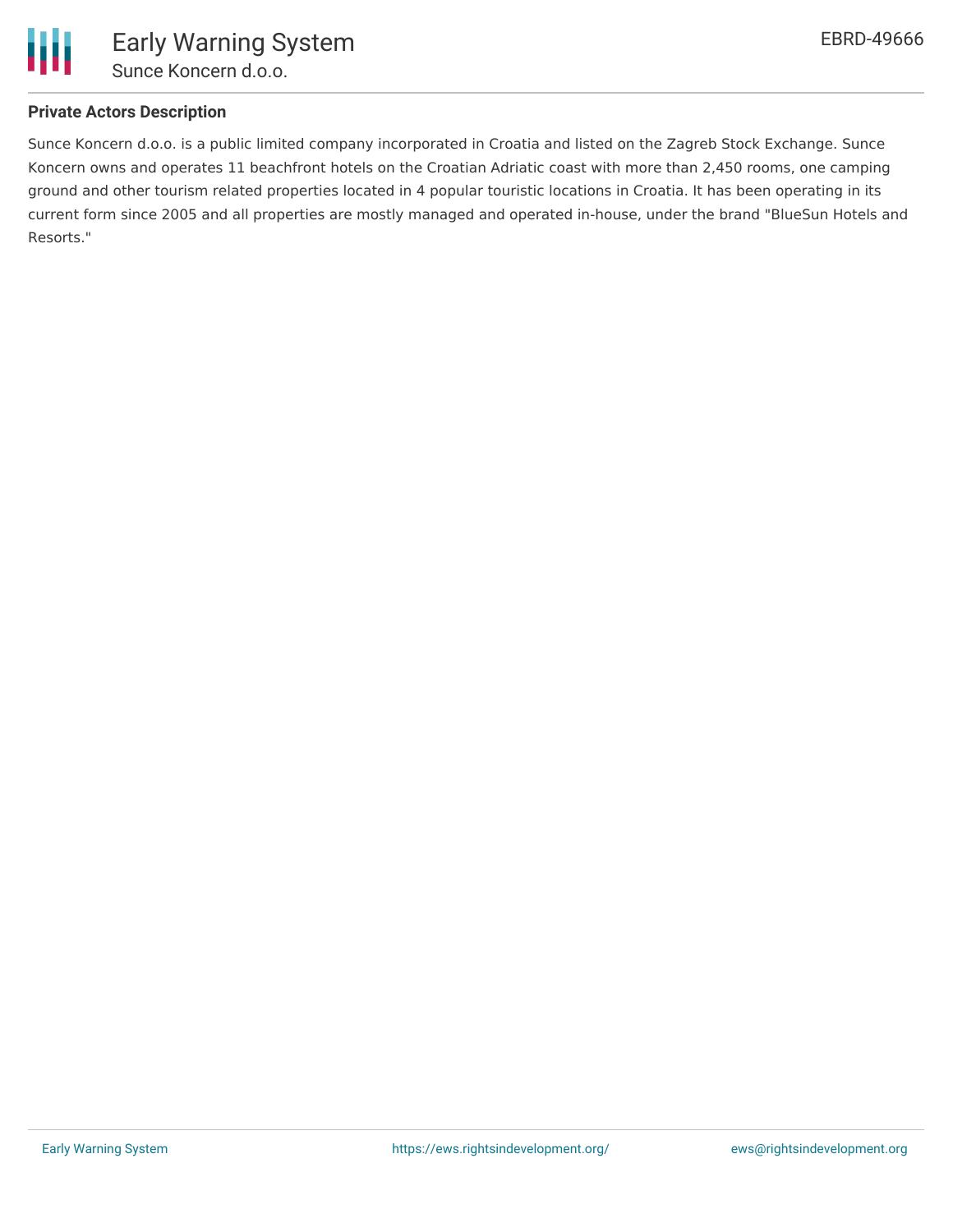

# Early Warning System Sunce Koncern d.o.o.

| <b>Private Actor 1</b>   | <b>Private Actor</b><br>1 Role | <b>Private Actor</b><br>1 Sector | <b>Relation</b>          | <b>Private Actor 2</b> | <b>Private Actor</b><br>2 Role | <b>Private Actor</b><br>2 Sector |
|--------------------------|--------------------------------|----------------------------------|--------------------------|------------------------|--------------------------------|----------------------------------|
| $\overline{\phantom{a}}$ | $\overline{\phantom{0}}$       | $\overline{\phantom{0}}$         | $\overline{\phantom{a}}$ | Hotel Alan d.d.        | Client                         | $\overline{\phantom{a}}$         |
| ٠                        | $\overline{\phantom{a}}$       | $\overline{\phantom{a}}$         | $\overline{\phantom{a}}$ | Hoteli Brela d.d.      | Client                         | $\overline{\phantom{a}}$         |
| $\overline{\phantom{a}}$ | $\overline{\phantom{0}}$       | $\overline{\phantom{0}}$         | $\overline{\phantom{a}}$ | Hoteli Tucepi d.d.     | Client                         | $\overline{\phantom{a}}$         |
| $\overline{\phantom{a}}$ | $\overline{\phantom{0}}$       | $\overline{\phantom{a}}$         | $\overline{\phantom{a}}$ | Hoteli Zlatni Rat d.d. | Client                         | $\overline{\phantom{a}}$         |
| $\overline{\phantom{a}}$ | $\overline{\phantom{0}}$       | $\overline{\phantom{a}}$         | $\overline{\phantom{a}}$ | Sunce Koncern d.d.     | Parent Company                 | $\overline{\phantom{a}}$         |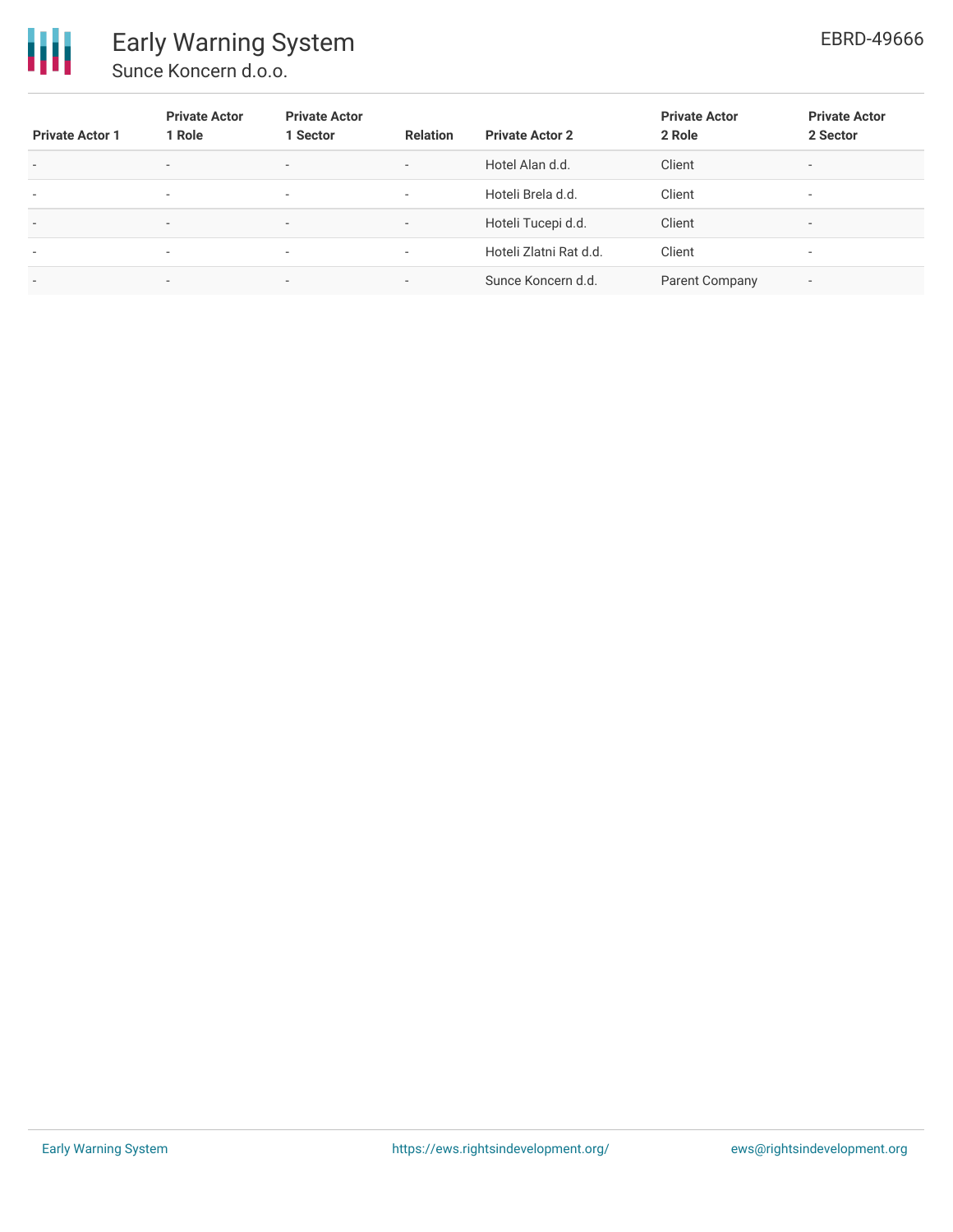

### **Contact Information**

Tea Picun [tea.piacun@bluesunhotels.com](mailto:tea.piacun@bluesunhotels.com) +38516442247 +38513844177 [www.bluesunhotels.com](http://www.bluesunhotels.com) Sunce Koncern d.d. Trpinjska 9 10000 Zagreb Croatia

#### **ACCOUNTABILITY MECHANISM OF EBRD**

The Project Complaint Mechanism (PCM) is the independent complaint mechanism and fact-finding body for people who have been or are likely to be adversely affected by an European Bank for Reconstruction and Development (EBRD)-financed project. If you submit a complaint to the PCM, it may assess compliance with EBRD's own policies and procedures to prevent harm to the environment or communities or it may assist you in resolving the problem that led to the complaint through a dialogue with those implementing the project. Additionally, the PCM has the authority to recommend a project be suspended in the event that harm is imminent. You can contact the PCM at pcm@ebrd.com or you can submit a complaint online using an online form, http://www.ebrd.com/eform/pcm/complaint form?language=en. You can learn more about the PCM and how to file a complaint at http://www.ebrd.com/work-with-us/project-finance/project-complaint-mechanism.html.